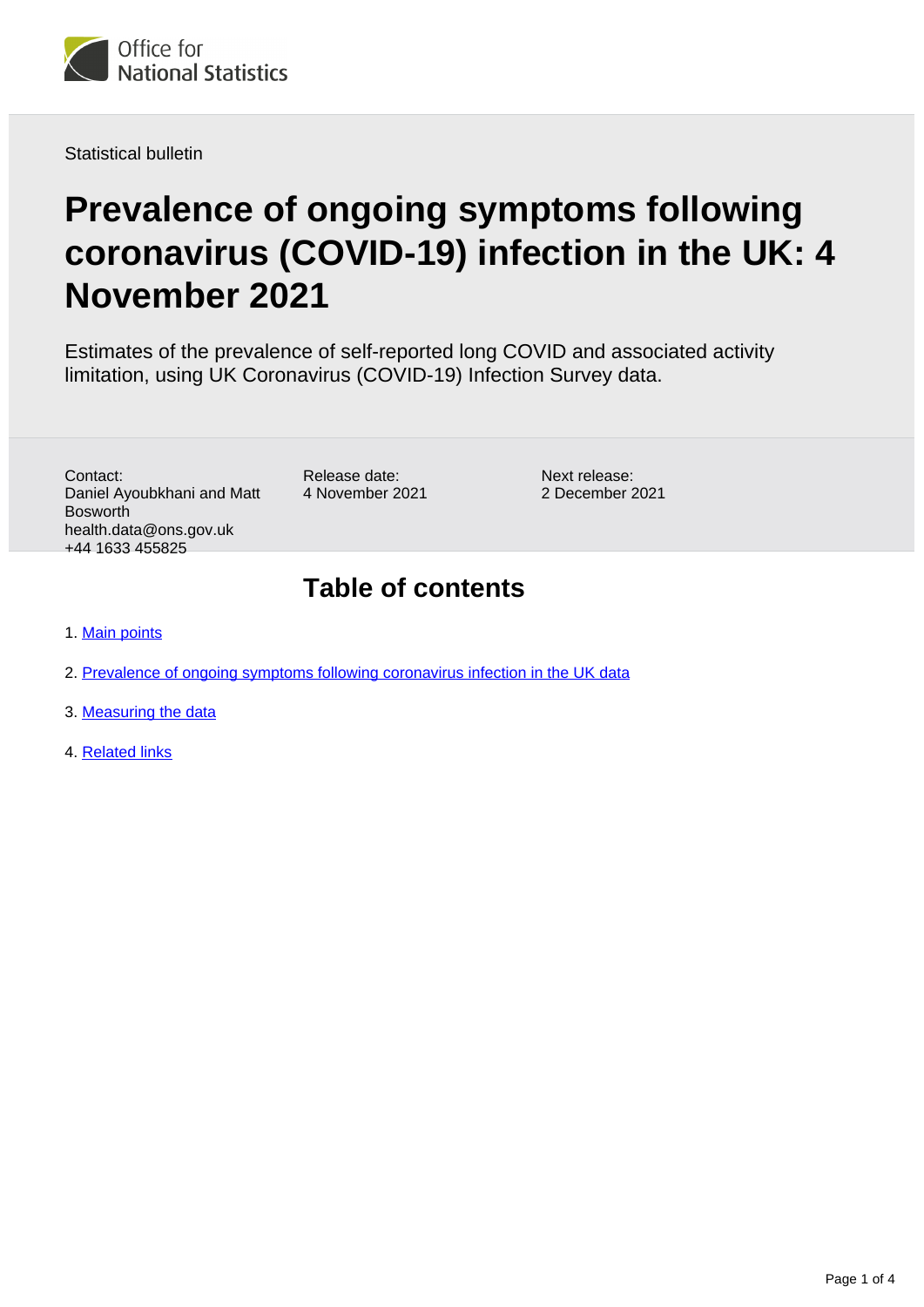### <span id="page-1-0"></span>**1 . Main points**

- An estimated 1.2 million people living in private households in the UK (1.9% of the population) were experiencing self-reported long COVID (symptoms persisting for more than four weeks after the first suspected coronavirus (COVID-19) infection that were not explained by something else) as of 2 October 2021; this is up from 1.1 million (1.7%) as of 5 September 2021, reflecting sustained increased COVID-19 infection rates in August 2021.
- The estimates presented in this analysis relate to self-reported long COVID, as experienced by study participants who responded to a representative survey, rather than clinically diagnosed ongoing symptomatic COVID-19 or post-COVID-19 syndrome in the full population.
- Of people with self-reported long COVID, 240,000 (20%) first had (or suspected they had) COVID-19 less than 12 weeks previously, up from 154,000 (14%) last month; 849,000 people (71%) first had (or suspected they had) COVID-19 at least 12 weeks previously, and 426,000 (35%) first had (or suspected they had) COVID-19 at least one year previously.
- The proportion of people with self-reported long COVID who reported that it reduced their ability to carry out daily activities remained stable compared with previous months; symptoms adversely affected the dayto-day activities of 780,000 people (65% of those with self-reported long COVID), with 233,000 (19%) reporting that their ability to undertake their day-to-day activities had been "limited a lot".
- Fatigue continued to be the most common symptom reported as part of individuals' experience of long COVID (55% of those with self-reported long COVID), followed by shortness of breath (39%), loss of smell (33%), and difficulty concentrating (30%).
- As a proportion of the UK population, prevalence of self-reported long COVID remained greatest in people aged 35 to 69 years, females, people living in more deprived areas, those working in health or social care, and those with another activity-limiting health condition or disability; compared with the previous month, prevalence of self-reported long COVID was notably higher among people aged 12 to 16 years or 17 to 24 years, with the latter now comparable to people aged 35 to 69 years.

If you are worried about new or ongoing symptoms four or more weeks after having COVID-19, there are resources available to help: see the [NHS webpage on the long-term effects of coronavirus](https://www.nhs.uk/conditions/coronavirus-covid-19/long-term-effects-of-coronavirus-long-covid/) and the NHS Your [COVID Recovery](https://www.yourcovidrecovery.nhs.uk/) website, which can help you to understand what has happened and what you might expect as part of your recovery. The time it takes to recover from COVID-19 is different for everyone, and the length of your recovery is not necessarily related to the severity of your initial illness or whether you were in hospital.

This is analysis of new, recently collected data, and our understanding of it and its quality will improve over time. Long COVID is an emerging phenomenon that is not yet fully understood. The estimates presented in this release are [experimental statistics,](https://www.ons.gov.uk/methodology/methodologytopicsandstatisticalconcepts/guidetoexperimentalstatistics) which are series of statistics that are in the testing phase and not yet fully developed.

#### <span id="page-1-1"></span>**2 . Prevalence of ongoing symptoms following coronavirus infection in the UK data**

[Prevalence of ongoing symptoms following coronavirus \(COVID-19\) infection in the UK](https://www.ons.gov.uk/peoplepopulationandcommunity/healthandsocialcare/conditionsanddiseases/datasets/alldatarelatingtoprevalenceofongoingsymptomsfollowingcoronaviruscovid19infectionintheuk)

Dataset | Published 4 November 2021

Estimates of the prevalence and characteristics of people with self-reported long COVID, and associated activity limitation, using UK Coronavirus (COVID-19) Infection Survey data.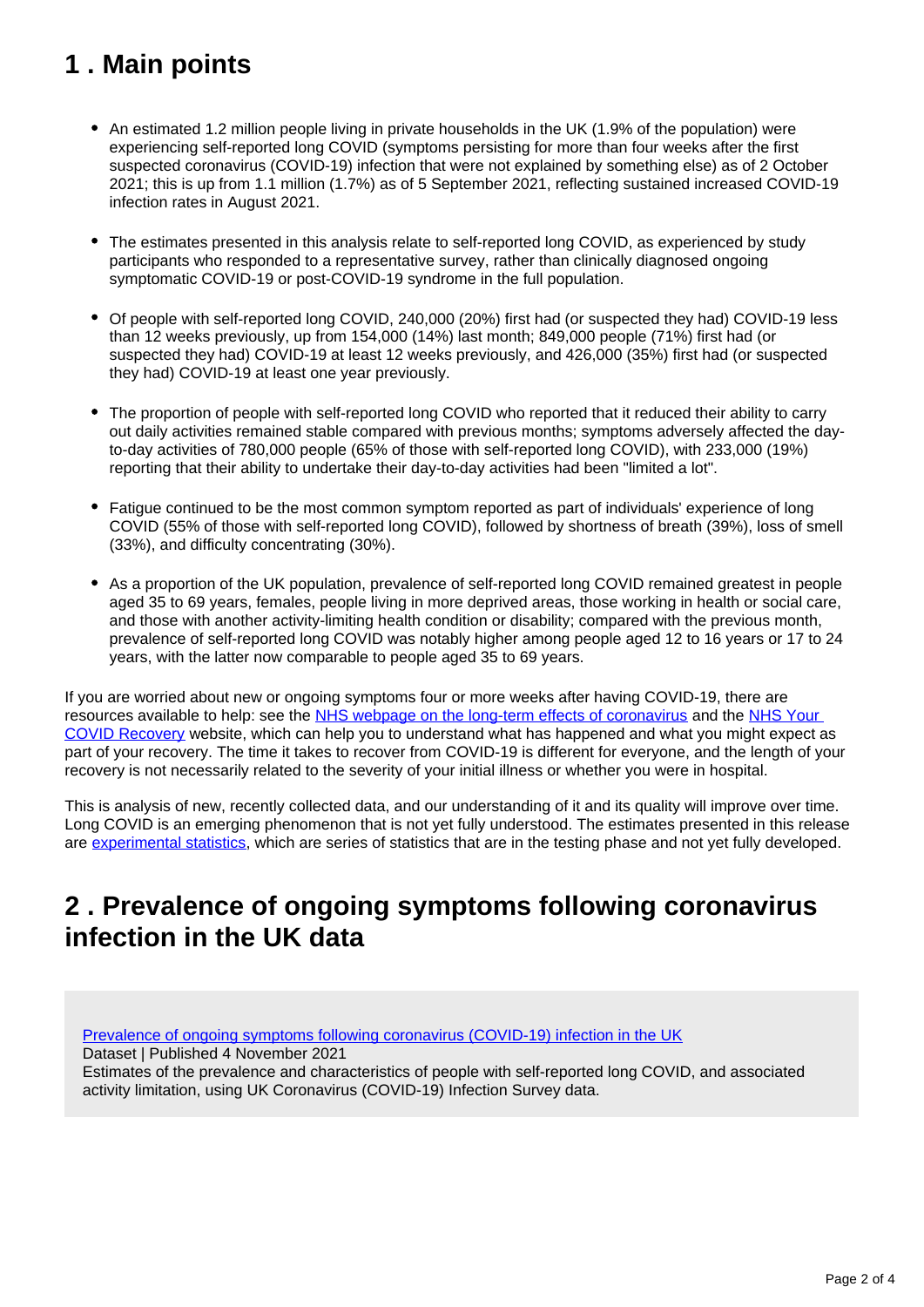### <span id="page-2-0"></span>**3 . Measuring the data**

This analysis was based on 331,254 responses to the [Coronavirus \(COVID-19\) Infection Survey](https://www.ons.gov.uk/peoplepopulationandcommunity/healthandsocialcare/conditionsanddiseases/methodologies/covid19infectionsurveypilotmethodsandfurtherinformation) (CIS) collected over the four week period ending 2 October 2021, weighted to represent people aged two years and over living in private households in the UK. Self-reported long COVID was defined as symptoms persisting for more than four weeks after the first suspected coronavirus infection that were not explained by something else. Parents and carers answered survey questions on behalf of children aged under 12 years.

Date of first (suspected) COVID-19 infection was taken to be the earliest of: date of first positive test for COVID-19 during study follow-up; date of first self-reported positive test for COVID-19 outside of study follow-up; date of first suspected coronavirus infection, as reported by the participant. Those with an unknown date of first (suspected) COVID-19 infection are in the estimates for "any duration" but not in duration specific estimates.

The definition of self-reported long COVID in this release is consistent with that used for "Approach 3" in our recently published [technical article](https://www.ons.gov.uk/peoplepopulationandcommunity/healthandsocialcare/conditionsanddiseases/articles/technicalarticleupdatedestimatesoftheprevalenceofpostacutesymptomsamongpeoplewithcoronaviruscovid19intheuk/26april2020to1august2021) on the prevalence of post-acute symptoms 4 or 12 weeks after COVID-19 infection. The estimates in this release are expressed out of everyone in the population; in contrast, the denominator for the estimates in our technical article is the number of infected people in the study sample. A further difference is that this analysis is based on confirmed and suspected COVID-19 infections, whereas the estimates in the technical article include only laboratory-confirmed cases.

The focus of this analysis is the population prevalence of self-reported long COVID. For data on the impact of long COVID, see results from the [Opinions and Lifestyle Survey](https://www.ons.gov.uk/peoplepopulationandcommunity/healthandsocialcare/conditionsanddiseases/articles/coronavirusandthesocialimpactsoflongcovidonpeopleslivesingreatbritain/7aprilto13june2021) and the [Schools Infection Survey](https://www.ons.gov.uk/peoplepopulationandcommunity/healthandsocialcare/conditionsanddiseases/bulletins/covid19schoolsinfectionsurveyenglandprevalenceofongoingsymptomsfollowingcoronaviruscovid19infectioninschoolpupilsandstaff/july2021).

The strengths and limitations of this analysis are described in a **previous release**. The survey questions relating to self-reported long COVID can be found in Section D of the [CIS questionnaire \(PDF, 494KB\).](https://www.ndm.ox.ac.uk/files/coronavirus/covid-19-infection-survey/crf5participantfollowupvisitv10-020210518.pdf) See Tables 2a to 2f of the technical datasets accompanying the [latest Coronavirus \(COVID-19\) Infection Survey statistical bulletin](https://www.ons.gov.uk/peoplepopulationandcommunity/healthandsocialcare/conditionsanddiseases/bulletins/coronaviruscovid19infectionsurveypilot/latest) for survey response rates.